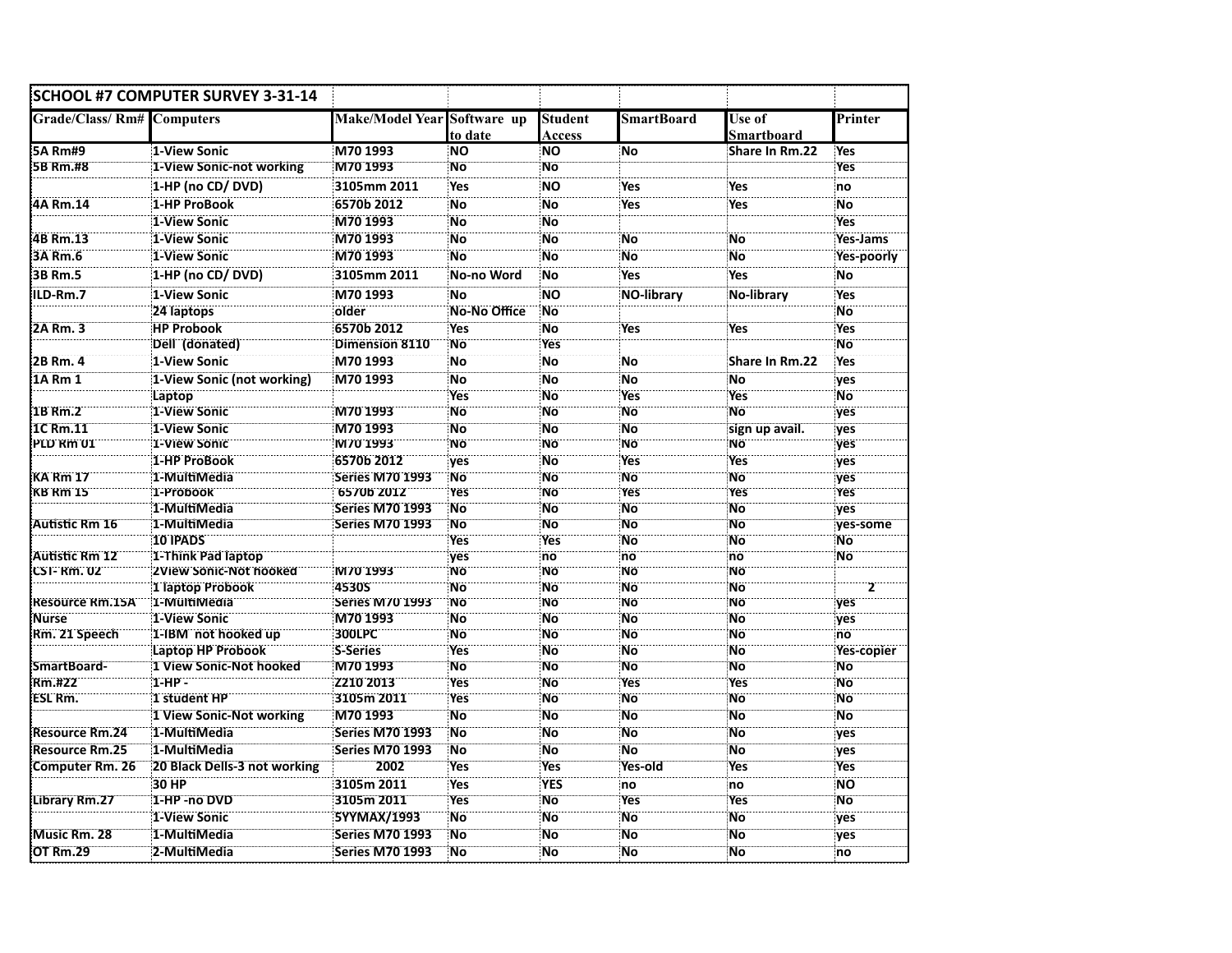|  | 'NC. | N0!<br>$\overline{\phantom{a}}$ | ۱N |     | <b>VAS</b> |
|--|------|---------------------------------|----|-----|------------|
|  | no   | no                              | no | .nc |            |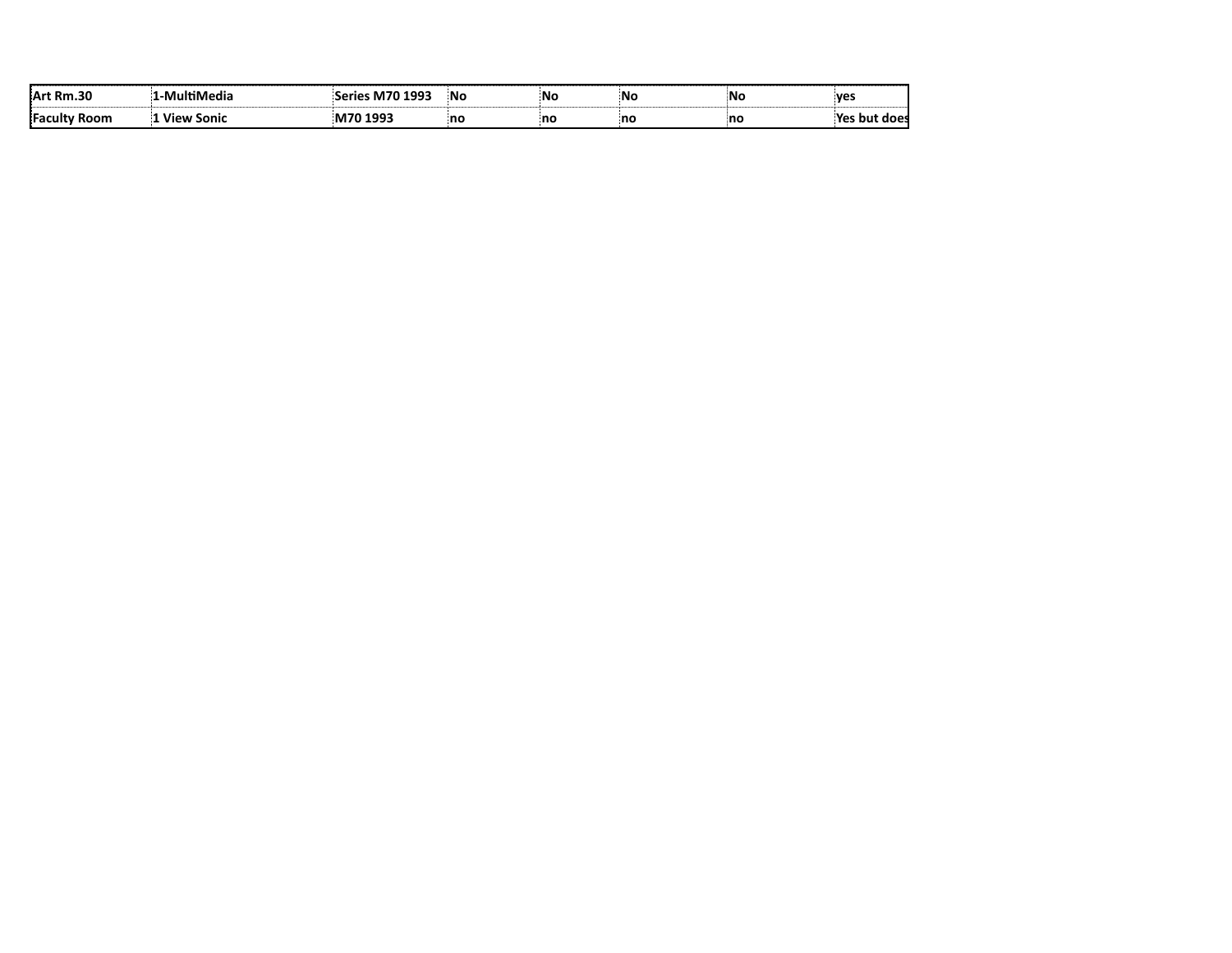| <b>IT Requests</b>                                 |  |  |  |  |
|----------------------------------------------------|--|--|--|--|
| No                                                 |  |  |  |  |
| Nο                                                 |  |  |  |  |
|                                                    |  |  |  |  |
| Yes-SmartBoard Speakers not connected              |  |  |  |  |
| <b>Yes-SmartBoard Speakers not connected</b>       |  |  |  |  |
| Ñο                                                 |  |  |  |  |
| Ñö                                                 |  |  |  |  |
|                                                    |  |  |  |  |
| <b>Yes-SmartBoard Speakers not connected</b>       |  |  |  |  |
| Yes                                                |  |  |  |  |
| <b>Yes-Need Microsoft Office License installed</b> |  |  |  |  |
| <b>Yes-SmartBoard Speakers not connected</b>       |  |  |  |  |
| Nο<br>Ñο                                           |  |  |  |  |
|                                                    |  |  |  |  |
| Nο                                                 |  |  |  |  |
| <b>Yes-to connect laptop to printer</b><br>Ñö      |  |  |  |  |
| $\overline{no}$                                    |  |  |  |  |
| Νö                                                 |  |  |  |  |
| <b>Yes-SmartBoard Speakers not connected</b>       |  |  |  |  |
| Ñö                                                 |  |  |  |  |
| Νö                                                 |  |  |  |  |
| Ñö                                                 |  |  |  |  |
| Ñο                                                 |  |  |  |  |
| Nο                                                 |  |  |  |  |
| Ñö                                                 |  |  |  |  |
| Νö                                                 |  |  |  |  |
| Ñο<br>Νö                                           |  |  |  |  |
| Ñö                                                 |  |  |  |  |
| Ñö                                                 |  |  |  |  |
| Ñο                                                 |  |  |  |  |
| Ñο                                                 |  |  |  |  |
| Ñö                                                 |  |  |  |  |
| Ñο                                                 |  |  |  |  |
| Ño                                                 |  |  |  |  |
| Ñο                                                 |  |  |  |  |
| Ño                                                 |  |  |  |  |
| Yes-3 TAKEN TO BD Office in Sept.                  |  |  |  |  |
| Yes                                                |  |  |  |  |
| <b>Yes-Need SmartBoard Speakers connected</b>      |  |  |  |  |
| No-need laptop connected to printer                |  |  |  |  |
| Ñο                                                 |  |  |  |  |
| Ño                                                 |  |  |  |  |